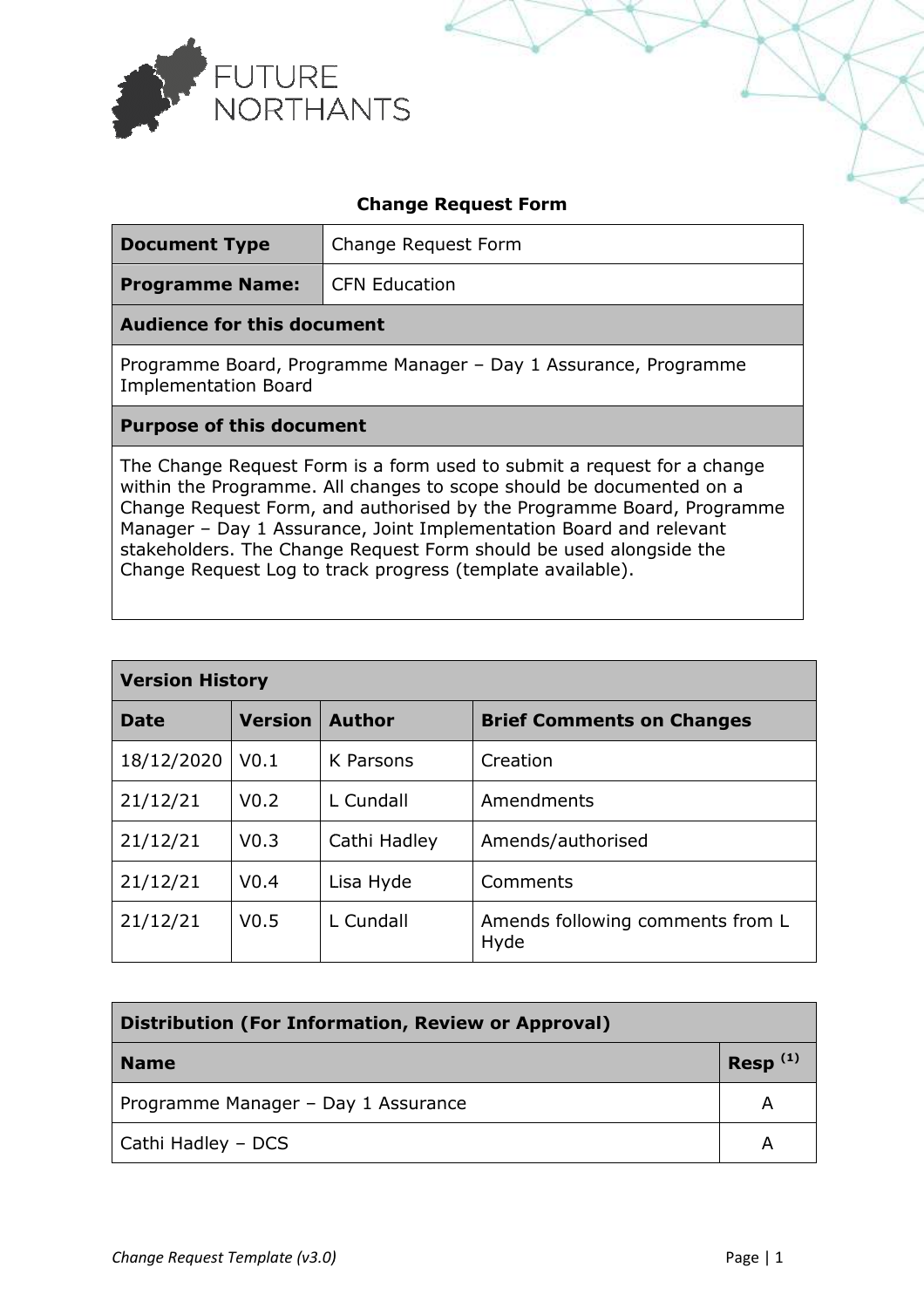

| Theresa Grant - Chief Executive |  |
|---------------------------------|--|
| <b>PMO</b>                      |  |
| Joint Implimentation Board      |  |
| Joint Implementation Executive  |  |

## (1) Responsibility: R=Review, A=Approval, I=Information

| (1)<br>Responsibility: R=Review, A=Approval, I=Information |                                                                                                                                                                                                                                                                                                                                                                                                                                                                                                                                                                                                                         |           |  |
|------------------------------------------------------------|-------------------------------------------------------------------------------------------------------------------------------------------------------------------------------------------------------------------------------------------------------------------------------------------------------------------------------------------------------------------------------------------------------------------------------------------------------------------------------------------------------------------------------------------------------------------------------------------------------------------------|-----------|--|
| <b>Document Approval</b>                                   |                                                                                                                                                                                                                                                                                                                                                                                                                                                                                                                                                                                                                         |           |  |
| <b>Date</b>                                                | Who                                                                                                                                                                                                                                                                                                                                                                                                                                                                                                                                                                                                                     |           |  |
| 21/12/20                                                   | Cathi Hadley                                                                                                                                                                                                                                                                                                                                                                                                                                                                                                                                                                                                            |           |  |
|                                                            |                                                                                                                                                                                                                                                                                                                                                                                                                                                                                                                                                                                                                         |           |  |
|                                                            |                                                                                                                                                                                                                                                                                                                                                                                                                                                                                                                                                                                                                         |           |  |
|                                                            |                                                                                                                                                                                                                                                                                                                                                                                                                                                                                                                                                                                                                         |           |  |
|                                                            | 1. Description of Requested Change                                                                                                                                                                                                                                                                                                                                                                                                                                                                                                                                                                                      |           |  |
| across the two unitaries.                                  | To make an addition to the original blue print for the Education sector by adding<br>an Education Commissioning and Sufficiency department to both the North and<br>West authorities. As well as the creation of two additional managerial posts                                                                                                                                                                                                                                                                                                                                                                        |           |  |
|                                                            | As a direct result of the formation of the Children's Trust, the Education Service<br>has been left without any Commissioning and Sufficiency resource, as all current<br>provision for this service area has transferred to the Trust.                                                                                                                                                                                                                                                                                                                                                                                 |           |  |
| practice.                                                  | Prior to the formation of the Children's Trust the Education team shared<br>Commissioning and Sufficiency resource within the Children's Service.<br>Previously, Education resource had been moved into the Children's<br>Commissioning and Sufficiency team to streamline services and share best                                                                                                                                                                                                                                                                                                                      |           |  |
|                                                            | The initial blueprints did not show this requirement, at the time of the creation of<br>the blueprint the resource allocation of the team and the full remit of the<br>Intelligent Client Function (ICF) had not been defined.                                                                                                                                                                                                                                                                                                                                                                                          |           |  |
|                                                            | The two new departments are required to support and manage the contracts<br>within Learning Skills and Education (LSE), and to ensure placements and High<br>Needs Funding requirements are met within the Designated School Grant (DSG)<br>allocation for this area. (This grant is paid in support of the local authority's schools<br>budget. It is the main source of income for the schools budget. Local authorities are<br>responsible for determining the split of the grant between central expenditure and the<br>individual schools budget (ISB) in conjunction with local schools forums. Local authorities |           |  |
| Change Request Template (v3.0)                             |                                                                                                                                                                                                                                                                                                                                                                                                                                                                                                                                                                                                                         | Page $ 2$ |  |

## **1. Description of Requested Change**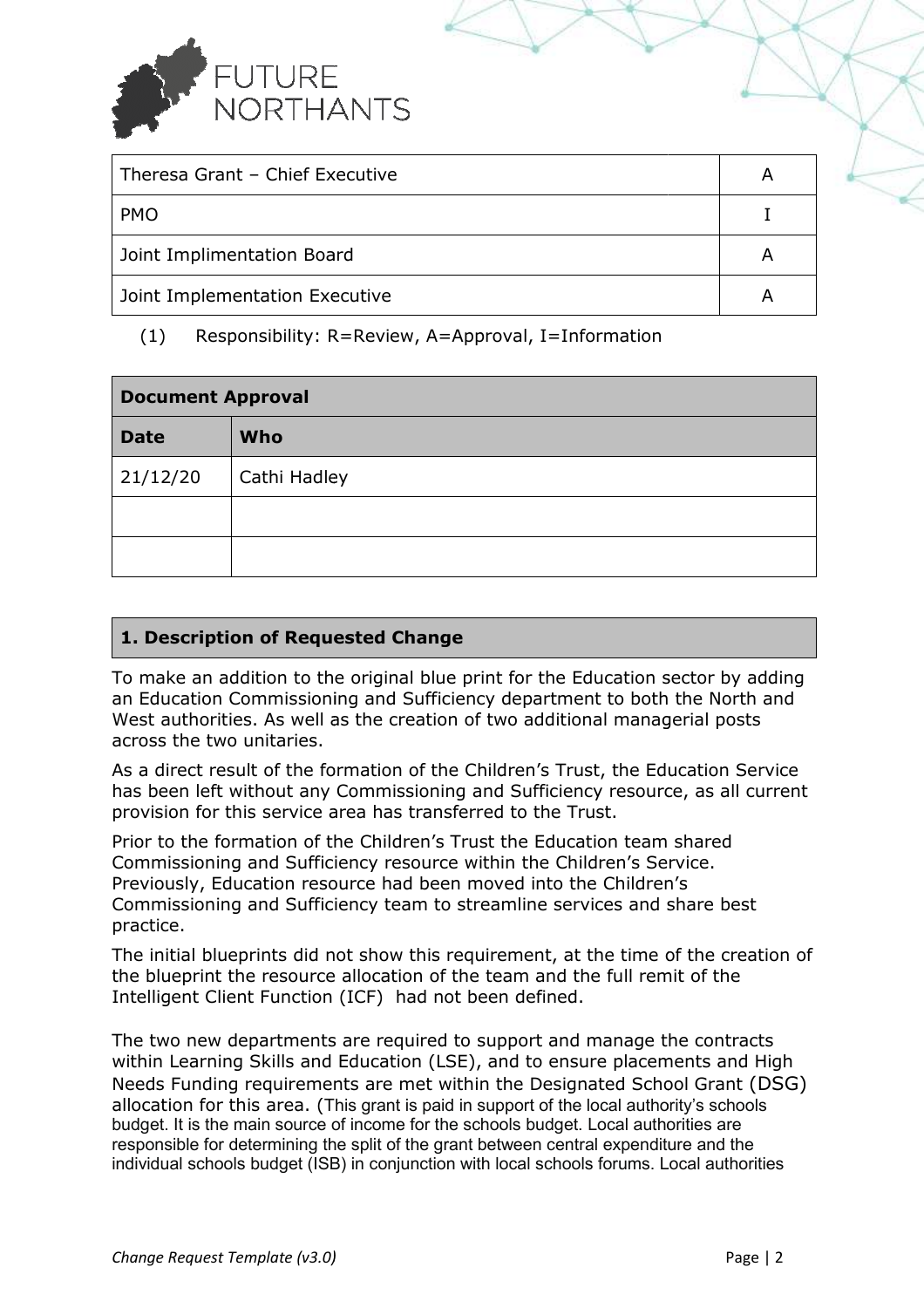

are responsible for allocating the ISB to individual schools in accordance with their local schools funding formula.)

They will be responsible for commissioning education packages and placements for children with Education Health and Care Plans (EHCP) and Special for children with Education Health and Care Plans (EHCP) and Special<br>Educational Needs (SEN)(1200), children with sensory impairment (SIS)and children excluded from mainstream education (approx. 370 at any one time). There are already significant pressures on the DSG funding, and these will only increase with population growth and socio-economic environment likely to be very challenging in the next few years. the ISB to individual schools in accordance with their local<br>or commissioning education packages and placemen<br>
In Health and Care Plans (EHCP) and Special<br>
(2000), children with sensory impairment (SIS)and<br>
ainstream educa t pressures on the DSG funding, and these will only<br>bwth and socio-economic environment likely to be<br>: few years.<br>quirement this report seeks to formally approve the

## **2. Purpose of Request**

Following change control requirement this report seeks to formally approve change to the agreed blueprint of the North Northamptonshire and West Northamptonshire Structure via the Joint Implementation Board.

## **3. Likely Impact of Requested Change .**

The impact of implementing the change will be a cost of £274,000 per annum. However, the budget for these new posts has already been agreed for 20/21, and accounted for within the 500K confirmed budget for structural changes within this service area.

The positive impact of the change will be the management and control over the budget and contracts in this service area. Costs can be stabilised and DSG allocations meet (ensuring that spend remains within the previously agreed allocation of DSG as agreed by the Schools Forum).

Having a dedicated team will enable us todevelop the market in a way which meets the needs of our children, maintain value for money provision in the county and actively negotiate the cost of packages and placements e us todevelop the market in a wa<br>aintain value for money provision<br>ost of packages and placements.

The current model of provision is no longer meeting the emerging needs of our The current model of provision is no longer meeting the emerging needs of<br>children and this team will engage with the Department for Education and Education and Skills Funding Agency to ensure that the right type of provision is commissioned in the right place, and that we are prepared for emerging need.

# **4. Impact of** *not* **implementing Requested Change**

commissioned in the right place, and that we are prepared for emerging need.<br> **4. Impact of** *not* **implementing Requested Change**<br>
Education Service having no dedicated resource or control, so a continuing trend of overspend against the allocated DSG and High Needs budget.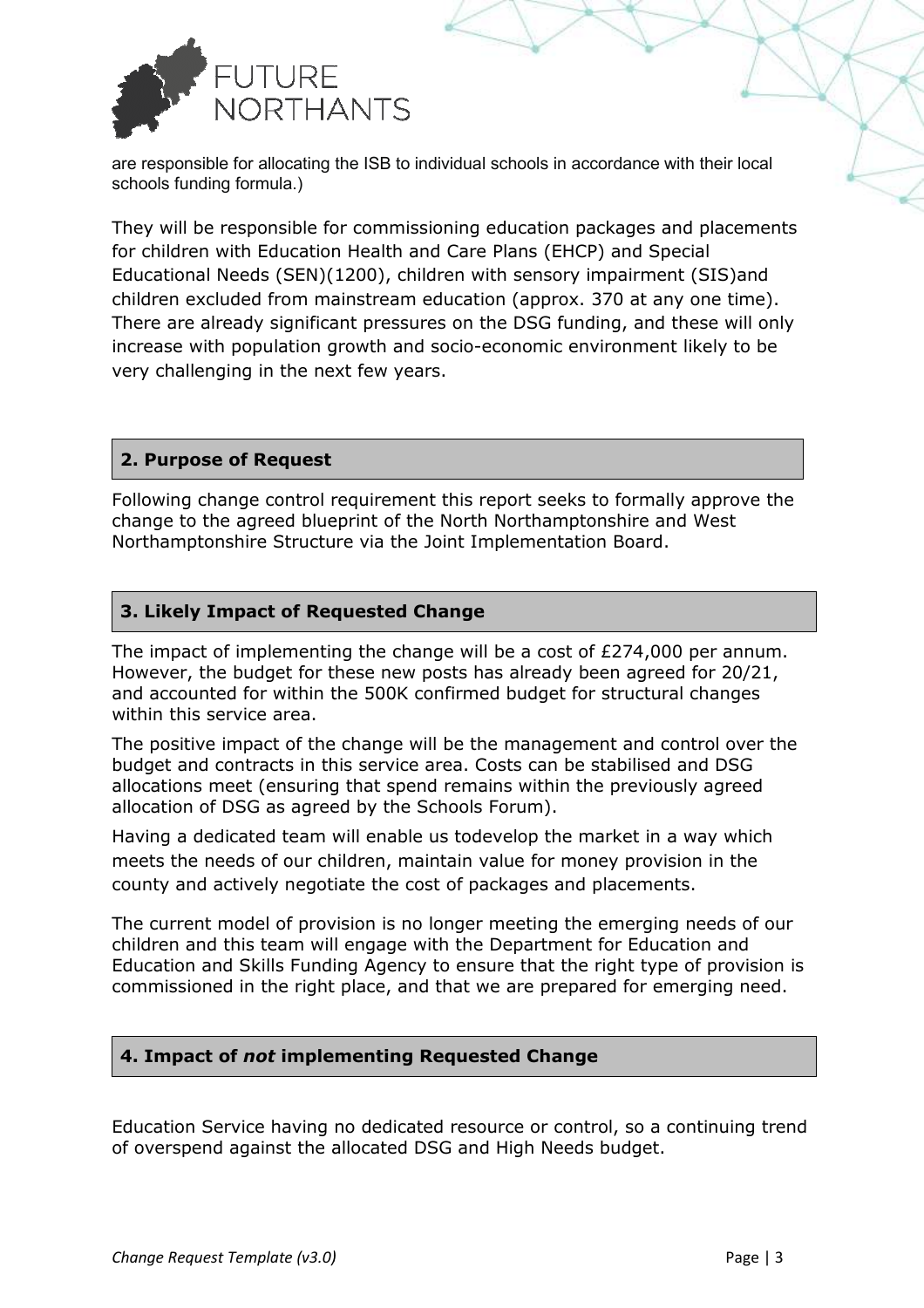

A skills and knowledge gap for this service area as all current resource has moved to the Trust, and no dedicated resource is currently available to manage the budget.

| A skills and knowledge gap for this service area as all current resource has<br>moved to the Trust, and no dedicated resource is currently available to manage<br>the budget.                                                                                     |                                                      |
|-------------------------------------------------------------------------------------------------------------------------------------------------------------------------------------------------------------------------------------------------------------------|------------------------------------------------------|
| A large contract and placement register not being properly managed as no<br>provision within the department to write and negotiate terms and conditions for<br>contracts and placements, including formal processes to quality check and<br>evaluate performance. |                                                      |
| No dedicated resource to complete contract / placement renewals, whilst<br>considering value for money and quality of provision.                                                                                                                                  |                                                      |
| Underperforming provision for this cohort of children as no independent<br>challenge or future planning.                                                                                                                                                          |                                                      |
| Service unable to meet the corporate requirments as no owner or expertise in<br>this field.                                                                                                                                                                       |                                                      |
| No future proofing in an area where we can drive down high expenditure and<br>negotiate value for money with our contractors / providers.                                                                                                                         |                                                      |
| 5. Additional costs of implementing Requested Change                                                                                                                                                                                                              |                                                      |
| Capital Costs                                                                                                                                                                                                                                                     | 0                                                    |
| <b>Revenue Costs</b>                                                                                                                                                                                                                                              | £274,000 per annum<br>(initial allocation<br>agreed) |
| <b>Benefit Costs</b>                                                                                                                                                                                                                                              |                                                      |
| **These costs sit within the £500K allocation avalible to disaggregate the<br><b>Education Services</b>                                                                                                                                                           |                                                      |
| <b>6. Additional Benefits</b>                                                                                                                                                                                                                                     |                                                      |
| A specialist team that will monitor and control cost within this high expenditure<br>area.                                                                                                                                                                        |                                                      |
| A dedicated team to improve relationship and partnerships with external<br>contractors allowing scope to negotiate and drive down future costs.                                                                                                                   |                                                      |
| Confidence for the service that we are utilising our funds to get the best value<br>for money for this cohort of children whilst meeting their requirements.                                                                                                      |                                                      |
| Specialists in this field to offer advice and guidance to the LSE teams through<br>continuous knowledge sharing and training. Including potential linked up<br>learning and collaboration with the Childrens Trust so previous skills are not lost.               |                                                      |
| A specialised service that can provide honest, accurate and unbiased views in<br>quality and assurance assessment.                                                                                                                                                |                                                      |
| Change Request Template (v3.0)                                                                                                                                                                                                                                    | Page $ 4$                                            |

#### **6. Additional Benefits**